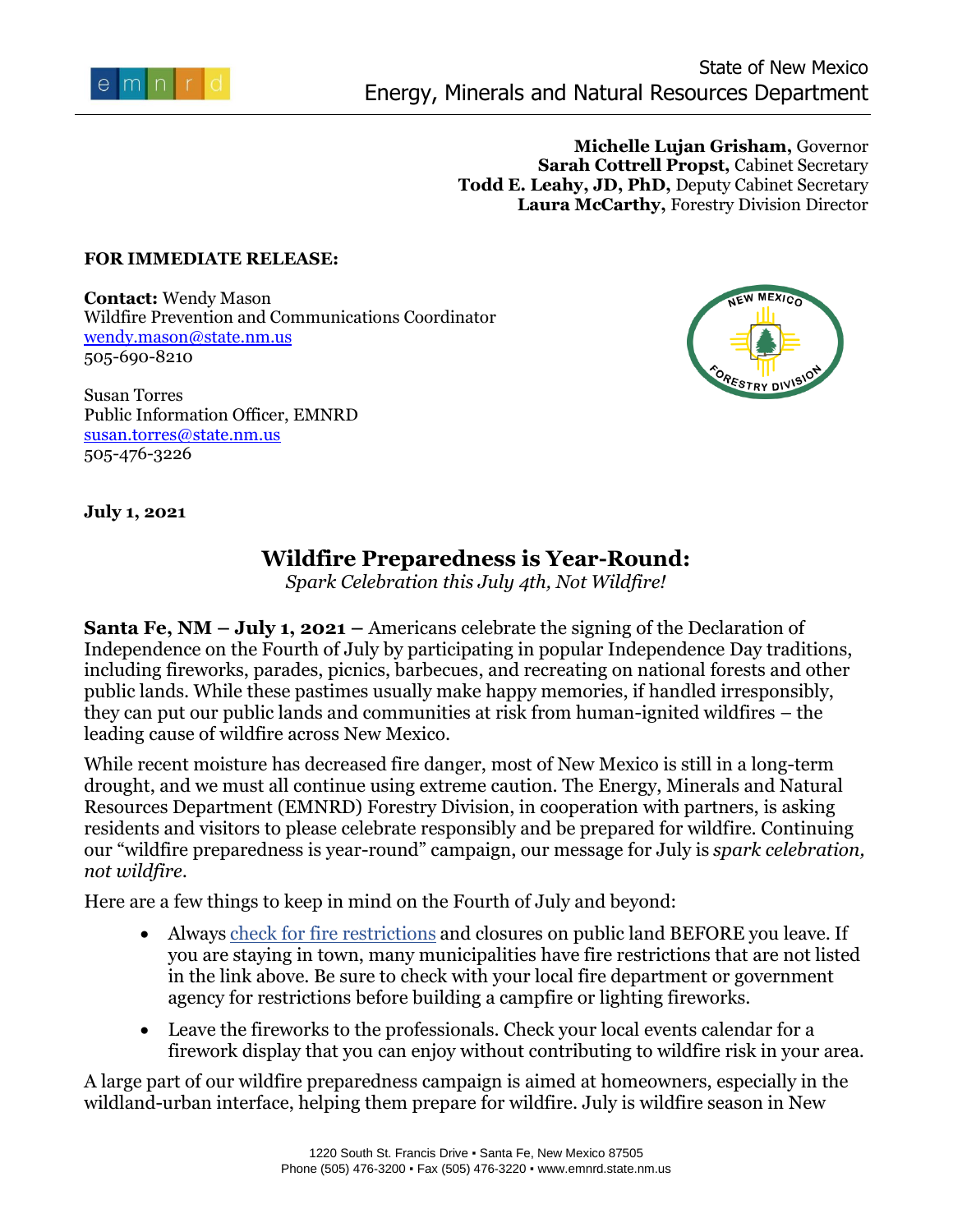June 29, 2021 Page 2

Mexico, and although you may not be lighting off fireworks, your neighbors may have different plans. Enjoy your Independence Day celebration and rest easy by hardening your home to embers and flames.

- Don't lose your house to a spark gone astray. Clean your gutters and roof to prepare [your home for wildfire season and the Fourth of July.](https://www.nfpa.org/-/media/Files/Firewise/Fact-sheets/FirewiseFactSheetsRoofingMaterials.ashx)
- Reduce the risk of ember ignition to your house by preparing the 5' zone around your [structure.](https://www.nfpa.org/-/media/Files/Firewise/Fact-sheets/FirewiseFactSheetsImmediateNoncombustibleZone.pdf)
- Create defensible space in the 30' zone around your house so that you have a fighting chance to save it in [the event of a wildfire.](https://static1.squarespace.com/static/5a54f5a7f09ca43eb4829c08/t/6058c9e41f78f238d04f868f/1616431589130/ReducingWildfireRisksHIZ.pdf)

The [EMNRD Forestry Division](https://gcc02.safelinks.protection.outlook.com/?url=http%3A%2F%2Fwww.emnrd.state.nm.us%2FSFD%2F&data=04%7C01%7C%7Cc8dd9cc8eabd4358060008d8feb03990%7Ced5b36e701ee4ebc867ee03cfa0d4697%7C0%7C0%7C637539380143258747%7CUnknown%7CTWFpbGZsb3d8eyJWIjoiMC4wLjAwMDAiLCJQIjoiV2luMzIiLCJBTiI6Ik1haWwiLCJXVCI6Mn0%3D%7C1000&sdata=izo5HyW9nBQB27dxbnZ6gdC6AdlE09JqFBPfUb5Y31A%3D&reserved=0) is working with the [Forest Stewards Guild](https://gcc02.safelinks.protection.outlook.com/?url=https%3A%2F%2Fforeststewardsguild.org%2F&data=04%7C01%7C%7Cc8dd9cc8eabd4358060008d8feb03990%7Ced5b36e701ee4ebc867ee03cfa0d4697%7C0%7C0%7C637539380143258747%7CUnknown%7CTWFpbGZsb3d8eyJWIjoiMC4wLjAwMDAiLCJQIjoiV2luMzIiLCJBTiI6Ik1haWwiLCJXVCI6Mn0%3D%7C1000&sdata=OUMjYjdBabIoi3UZuwr7%2BMBX%2BR6oB6AYLrUrrBt4eqg%3D&reserved=0), [Fire Adapted NM,](https://facnm.org/) [Cibola,](https://www.fs.usda.gov/cibola) [Carson,](https://www.fs.usda.gov/carson) and [Santa Fe](https://gcc02.safelinks.protection.outlook.com/?url=https%3A%2F%2Fwww.fs.usda.gov%2Fsantafe%2F&data=04%7C01%7C%7Cc8dd9cc8eabd4358060008d8feb03990%7Ced5b36e701ee4ebc867ee03cfa0d4697%7C0%7C0%7C637539380143248790%7CUnknown%7CTWFpbGZsb3d8eyJWIjoiMC4wLjAwMDAiLCJQIjoiV2luMzIiLCJBTiI6Ik1haWwiLCJXVCI6Mn0%3D%7C1000&sdata=rFmvi85HTXjofJvrmwNACLGLn6FubkU9bbr9SDRJHAY%3D&reserved=0) National Forests, [National Park Service,](https://www.nps.gov/state/nm/index.htm) and [Bureau of Land](https://gcc02.safelinks.protection.outlook.com/?url=https%3A%2F%2Fwww.blm.gov%2Fnew-mexico&data=04%7C01%7C%7Cc8dd9cc8eabd4358060008d8feb03990%7Ced5b36e701ee4ebc867ee03cfa0d4697%7C0%7C0%7C637539380143268704%7CUnknown%7CTWFpbGZsb3d8eyJWIjoiMC4wLjAwMDAiLCJQIjoiV2luMzIiLCJBTiI6Ik1haWwiLCJXVCI6Mn0%3D%7C1000&sdata=vYT%2B8w9heeMlkn45IsTNRlP%2B%2F6i9OzuoQpmNyLeeX%2B4%3D&reserved=0)  [Management New Mexico State Office](https://gcc02.safelinks.protection.outlook.com/?url=https%3A%2F%2Fwww.blm.gov%2Fnew-mexico&data=04%7C01%7C%7Cc8dd9cc8eabd4358060008d8feb03990%7Ced5b36e701ee4ebc867ee03cfa0d4697%7C0%7C0%7C637539380143268704%7CUnknown%7CTWFpbGZsb3d8eyJWIjoiMC4wLjAwMDAiLCJQIjoiV2luMzIiLCJBTiI6Ik1haWwiLCJXVCI6Mn0%3D%7C1000&sdata=vYT%2B8w9heeMlkn45IsTNRlP%2B%2F6i9OzuoQpmNyLeeX%2B4%3D&reserved=0) to build a 2021 wildfire preparedness calendar and share messages across multiple platforms, including social media, webinars and community events. Bookmark the [wildfire preparedness webpage](https://facnm.org/wildfire-preparedness) to follow the campaign throughout the year.      



*###*

*The Energy, Minerals and Natural Resources Department provides resource protection and renewable energy resource development services to the public and other state agencies. [http://www.emnrd.state.nm.us](http://www.emnrd.state.nm.us/)*